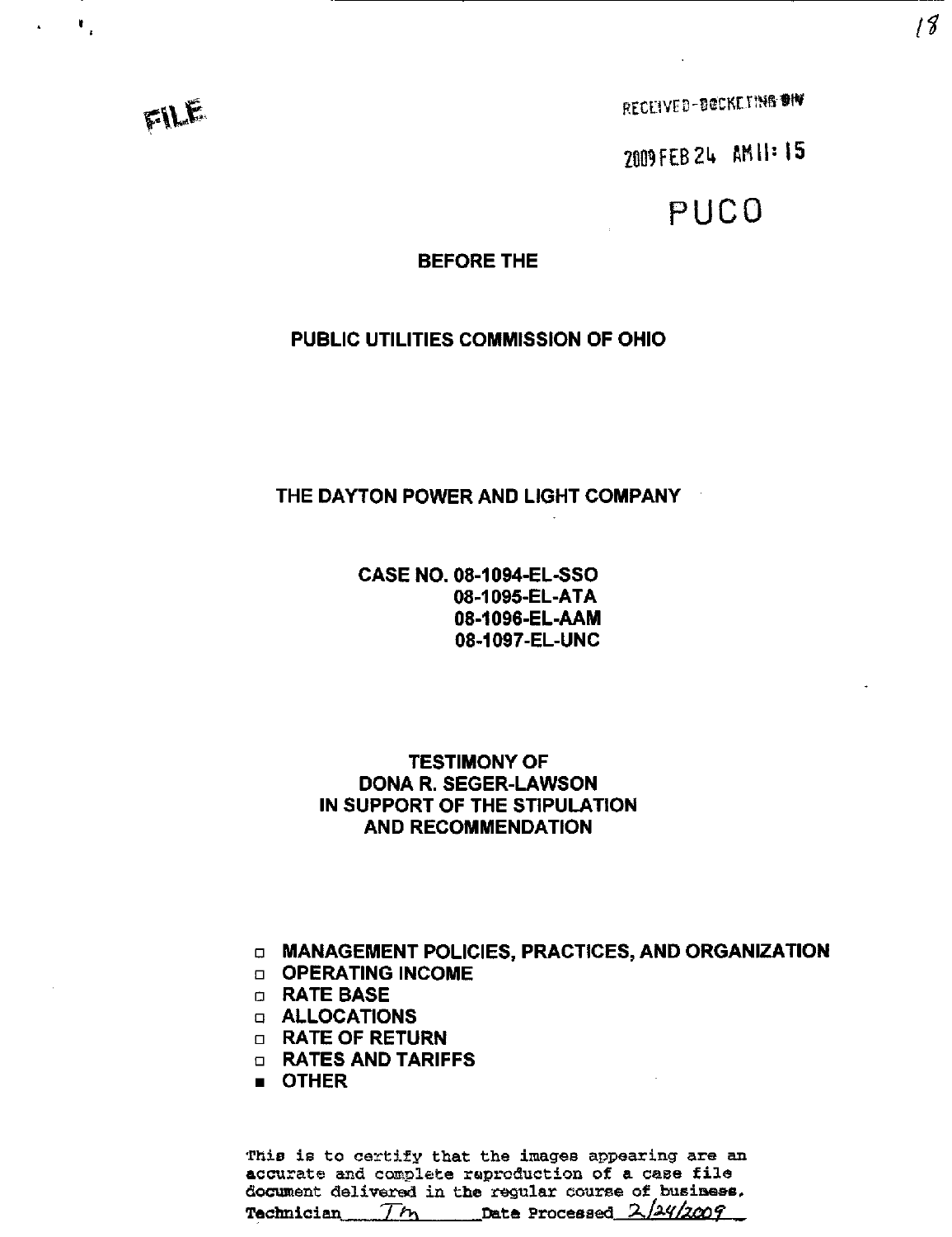### BEFORE THE

 $\overline{1}$ 

### PUBLIC UTILITIES COMMISSION OF OHIO

#### TESTIMONY OF DONA R. SEGER-LAWSON IN SUPPORT OF THE STIPULATION AND RECOMMENDATION

### ON BEHALF OF THE DAYTON POWER AND LIGHT COMPANY

#### TABLE OF CONTENTS

| $\mathbf{L}$ |    |                                                            |  |
|--------------|----|------------------------------------------------------------|--|
| II.          |    |                                                            |  |
| III.         |    |                                                            |  |
| IV.          |    | THE COMMISSION'S CRITERIA FOR EVALUATING STIPULATIONS 8    |  |
|              | Α. | The Stipulation is the Product of Serious Bargaining among |  |
|              | В. |                                                            |  |
|              | C. | The Stipulation Does Not Violate any Important Regulatory  |  |
| V.           |    |                                                            |  |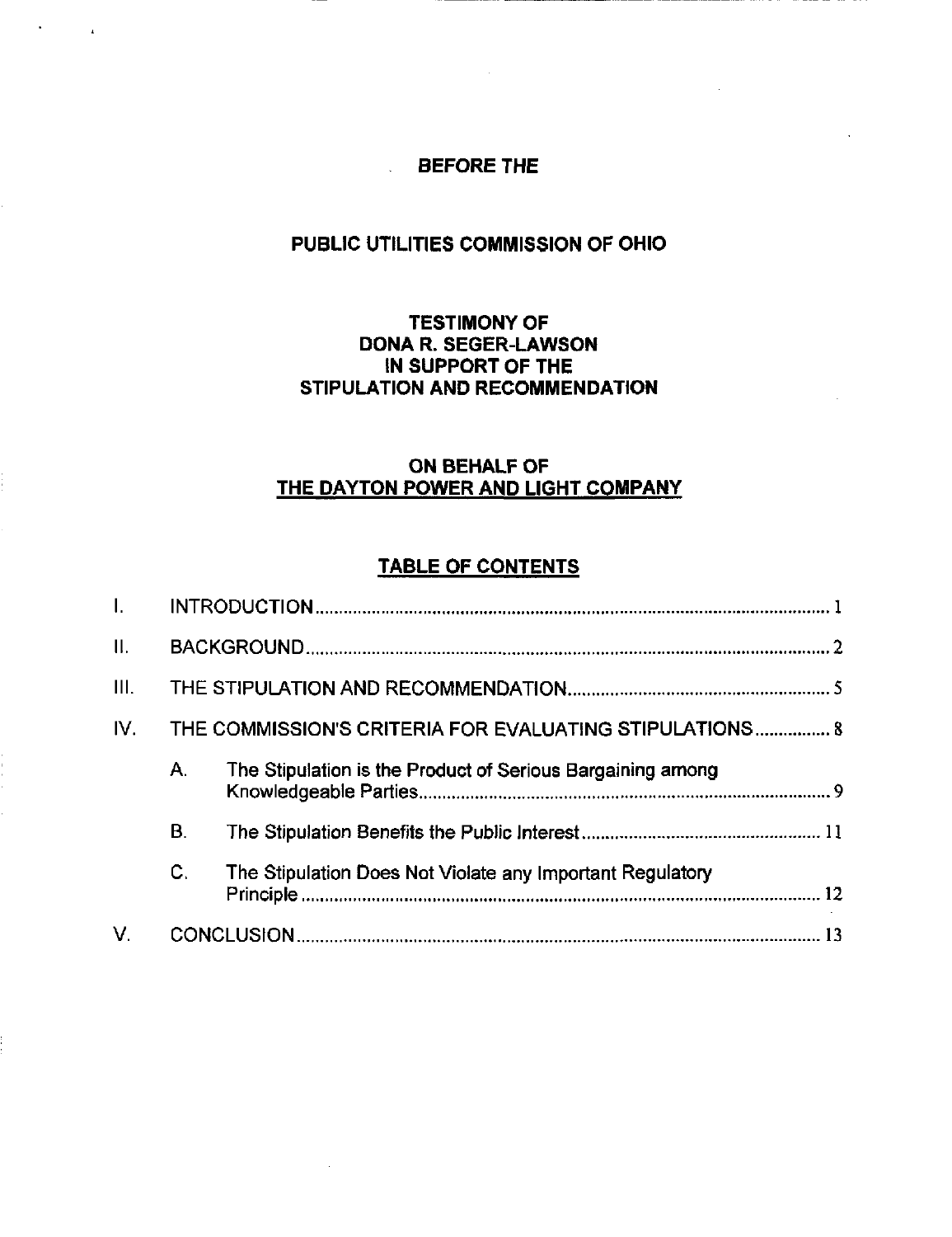Testimony of Dona R. Seger-Lawson in Support of the Stipulation and Recommendation Page 1 of 13

### 1 I. INTRODUCTION

- 2 Q. Please state your name.
- 3 A, Dona R. Seger-Lawson.
- 4 Q. Did you sponsor Direct testimony in this matter?
- 5 A. Yes, I did.
- 6 Q. What is the purpose of this testimony?
- 7 A. The purpose of this testimony is to provide facts showing that the Commission should 8 8 approve the Stipulation and Recommendation ("Stipulation") filed in this matter on 9 9 February 24, 2009, because it is the product of serious negotiations among 10 knowledgeable parties, benefits customers and the public interest, and does not violate 10 knowledgeable parties, benefits customers and the public interest, and does not violate 11 any important regulatory principle or practice. 11 any important regulatory principle or practice. 12 Q. Can you provide an overview of the terms and benefits of the Stipulation?
- 13 A. Yes. By way of background, DP&L's current rate plan is set to expire in 2010. To 14 provide stable prices to customers, the Stipulation extends DP&L's current rate plan -- 15 including its base generation rates and base distribution rates -- to 2012. The 16 Stipulation thus provides rate stability to DP&L's customers for an additional two 17 years beyond DP&L's current rate plan. The Stipulation also provides that DP&L will 18 implement certain riders to recover costs of fuel, altemative energy, energy efficiency 19 and demand response programs, and AMI/Smart Grid (if approved by the 20 Commission).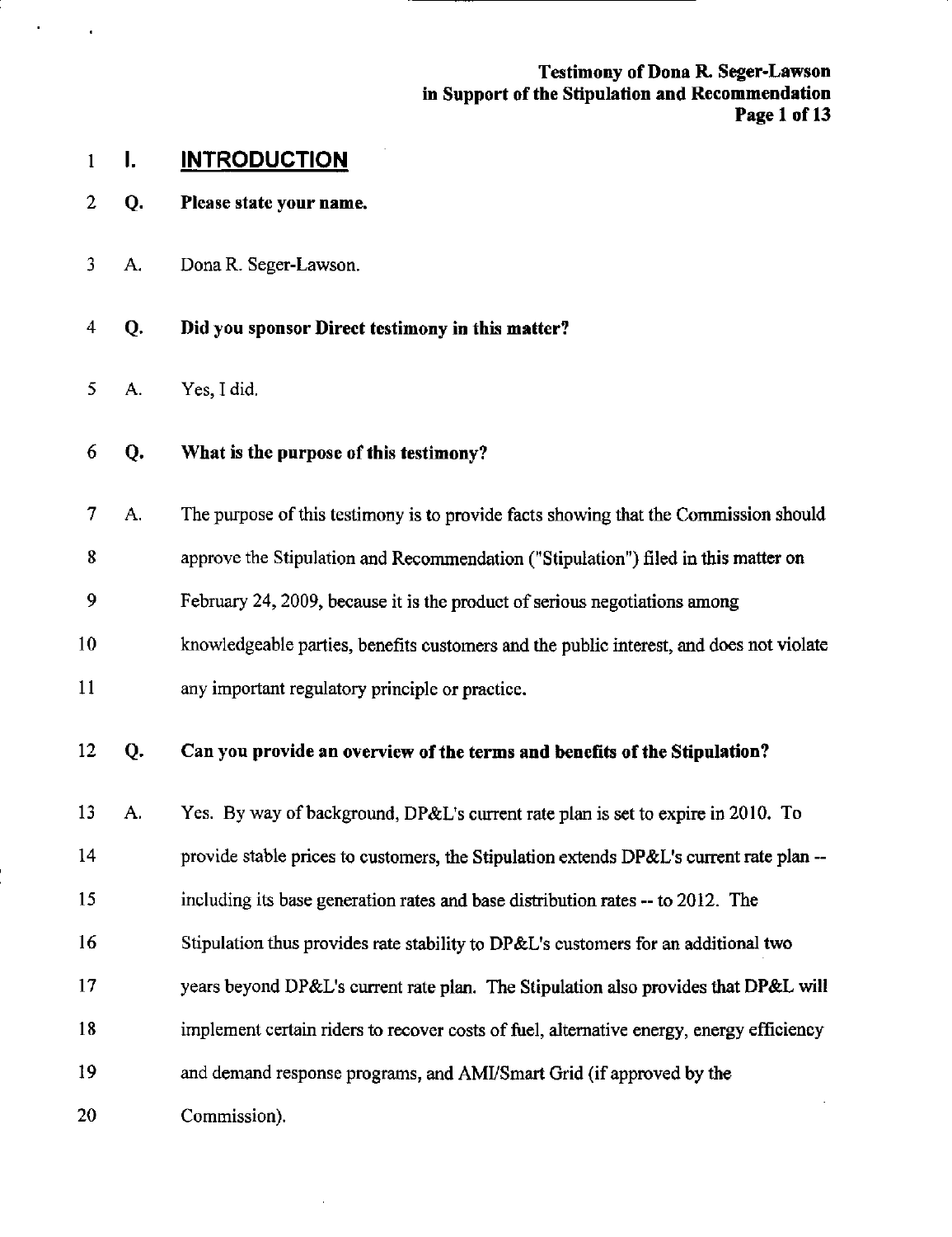#### Testimony of Dona R. Seger-Lawson in Support of the Stipulation and Recommendation Page 2 of 13

| $\mathbf{I}$            |    | The Signatory Parties to the Stipulation represent a diverse set of interests. The |
|-------------------------|----|------------------------------------------------------------------------------------|
| $\overline{2}$          |    | Signatory Parties include DP&L, customers (residential, low-income, industrial,    |
| 3                       |    | commercial), Competitive Retail Electric Service (CRES) Providers, environmental   |
| $\overline{\mathbf{4}}$ |    | groups, and the Commission's Staff.                                                |
| 5                       |    | As demonstrated below, the Commission should approve the Stipulation because it    |
| 6                       |    | provides reasonably-priced, stable rates for DP&L's customers, while compensating  |
| 7                       |    | DP&L for the costs and risks of complying with Senate Bill 221 ("SB 221").         |
| 8                       | П. | <b>BACKGROUND</b>                                                                  |
| 9                       | Q. | When were DP&L's current rates approved?                                           |
| 10                      | A. | DP&L's current rates were set in PUCO Case No. 05-276-EL-AIR as a result of a      |
| 11                      |    | Stipulation and Recommendation ("2005 RSP Stipulation). The 2005 RSP Stipulation   |
| 12                      |    | extended DP&L's then-existing rate plan through December 31, 2010. Among other     |
| 13                      |    | things, the 2005 RSP Stipulation froze DP&L's base generation rate through         |
| 14                      |    | December 31, 2010, froze DP&L's base distribution rate through December 31, 2008,  |
|                         |    |                                                                                    |
| 15                      |    | established a non-bypassable Rate Stabilization Surcharge, and established a       |

 $\epsilon$ 

 $\mathbf{r}$ 

 $^{\circ}$  The 2005 RSP Stipulation provided that the EIR was to be partially unavoidable. 2005 RSP Stipulation, I I.D.3. In its order approving the 2005 RSP Stipulation, the Commission made the entire EIR avoidable. 2005 RSP Order, p. 9.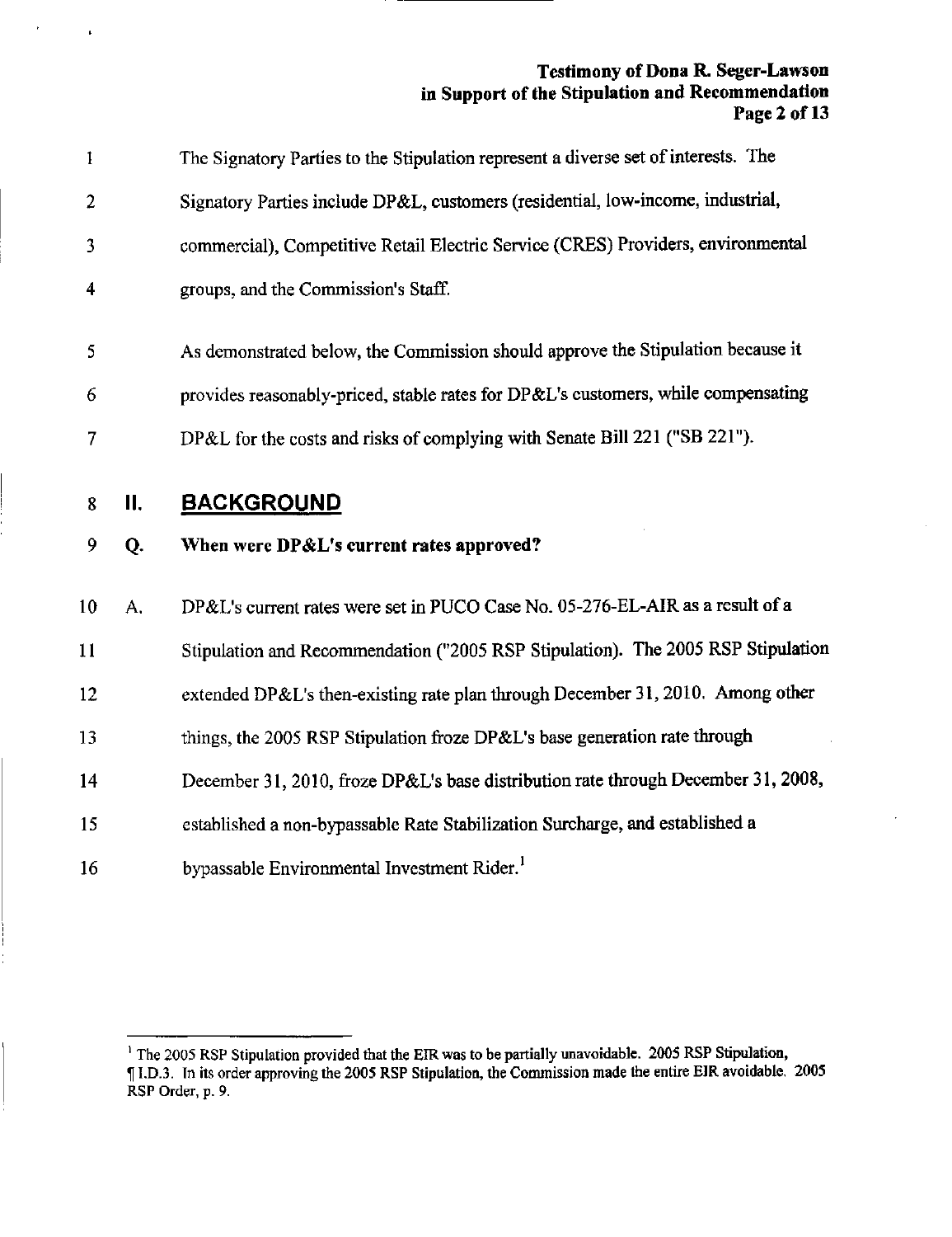#### Testimony of Dona R. Seger-Lawson in Support of the Stipulation and Recommendation Page 3 of 13  $\mathcal{L}$

| $\mathbf{1}$                                                                                 |    | The Commission modified and approved the 2005 Stipulation on November 3, 2005,                                                                                                                                                                                                                                                                                                                                                                                                                                                                                                                                                                                                                                                                                                                                                                                                                                                                                                                                                                                                                                                                                                                                                                                                                                                                                                         |
|----------------------------------------------------------------------------------------------|----|----------------------------------------------------------------------------------------------------------------------------------------------------------------------------------------------------------------------------------------------------------------------------------------------------------------------------------------------------------------------------------------------------------------------------------------------------------------------------------------------------------------------------------------------------------------------------------------------------------------------------------------------------------------------------------------------------------------------------------------------------------------------------------------------------------------------------------------------------------------------------------------------------------------------------------------------------------------------------------------------------------------------------------------------------------------------------------------------------------------------------------------------------------------------------------------------------------------------------------------------------------------------------------------------------------------------------------------------------------------------------------------|
| $\mathbf{2}$                                                                                 |    | and the Supreme Court of Ohio affirmed that Commission Order. <sup>2</sup>                                                                                                                                                                                                                                                                                                                                                                                                                                                                                                                                                                                                                                                                                                                                                                                                                                                                                                                                                                                                                                                                                                                                                                                                                                                                                                             |
| $\mathbf{3}$                                                                                 | Q. | Are you familiar with SB 221?                                                                                                                                                                                                                                                                                                                                                                                                                                                                                                                                                                                                                                                                                                                                                                                                                                                                                                                                                                                                                                                                                                                                                                                                                                                                                                                                                          |
| 4                                                                                            | А. | Yes. I understand that, among other points, SB 221 (1) requires utilities to provide a                                                                                                                                                                                                                                                                                                                                                                                                                                                                                                                                                                                                                                                                                                                                                                                                                                                                                                                                                                                                                                                                                                                                                                                                                                                                                                 |
| 5                                                                                            |    | standard service offer to customers (Ohio Rev. Code $\S$ 4928.141); (2) implements                                                                                                                                                                                                                                                                                                                                                                                                                                                                                                                                                                                                                                                                                                                                                                                                                                                                                                                                                                                                                                                                                                                                                                                                                                                                                                     |
| 6                                                                                            |    | certain energy efficiency and demand response reduction targets (Ohio Rev. Code                                                                                                                                                                                                                                                                                                                                                                                                                                                                                                                                                                                                                                                                                                                                                                                                                                                                                                                                                                                                                                                                                                                                                                                                                                                                                                        |
| 7                                                                                            |    | $\S$ 4928.66); and (3) implements certain alternative energy targets (Ohio Rev. Code                                                                                                                                                                                                                                                                                                                                                                                                                                                                                                                                                                                                                                                                                                                                                                                                                                                                                                                                                                                                                                                                                                                                                                                                                                                                                                   |
| 8                                                                                            |    | $§$ 4928.64).                                                                                                                                                                                                                                                                                                                                                                                                                                                                                                                                                                                                                                                                                                                                                                                                                                                                                                                                                                                                                                                                                                                                                                                                                                                                                                                                                                          |
| 9                                                                                            | Q. | Section 4928.143(D) of the Ohio Revised Code states:                                                                                                                                                                                                                                                                                                                                                                                                                                                                                                                                                                                                                                                                                                                                                                                                                                                                                                                                                                                                                                                                                                                                                                                                                                                                                                                                   |
| 10<br>11<br>12<br>13<br>14<br>15<br>16<br>17<br>18<br>19<br>20<br>21<br>22<br>23<br>24<br>25 |    | "Regarding the rate plan requirement of division $(A)$ of section 4928.141 of the<br>Revised Code, if an electric distribution utility that has a rate plan that extends<br>beyond December 31, 2008, files an application under this section for the purpose<br>of its compliance with division (A) of section 4928.141 of the Revised Code, that<br>rate plan and its terms and conditions are hereby incorporated into its proposed<br>electric security plan and shall continue in effect until the date scheduled under<br>the rate plan for its expiration, and that portion of the electric security plan shall<br>not be subject to commission approval or disapproval under division (C) of this<br>section, and the earnings test provided for in division (F) of this section shall not<br>apply until after the expiration of the rate plan. However, that utility may<br>include in its electric security plan under this section, and the commission may<br>approve, modify and approve, or disapprove subject to division (C) of this<br>section, provisions for the incremental recovery or the deferral of any costs that<br>are not being recovered under the rate plan and that the utility incurs during<br>that continuation period to comply with section 4928.141, division (B) of section<br>4928.64, or division (A) of section 4928.66 of the Revised Code." |
| 26                                                                                           |    | Can you explain whether that provision applies to DP&L?                                                                                                                                                                                                                                                                                                                                                                                                                                                                                                                                                                                                                                                                                                                                                                                                                                                                                                                                                                                                                                                                                                                                                                                                                                                                                                                                |

 $\epsilon_{\rm{max}}=1$ 

<sup>&</sup>lt;sup>2</sup> Office of the Ohio Consumers' Counsel v. Public Utils. Comm'n, 114 Ohio St. 3d 240, 2007-Ohio-4276 (2007).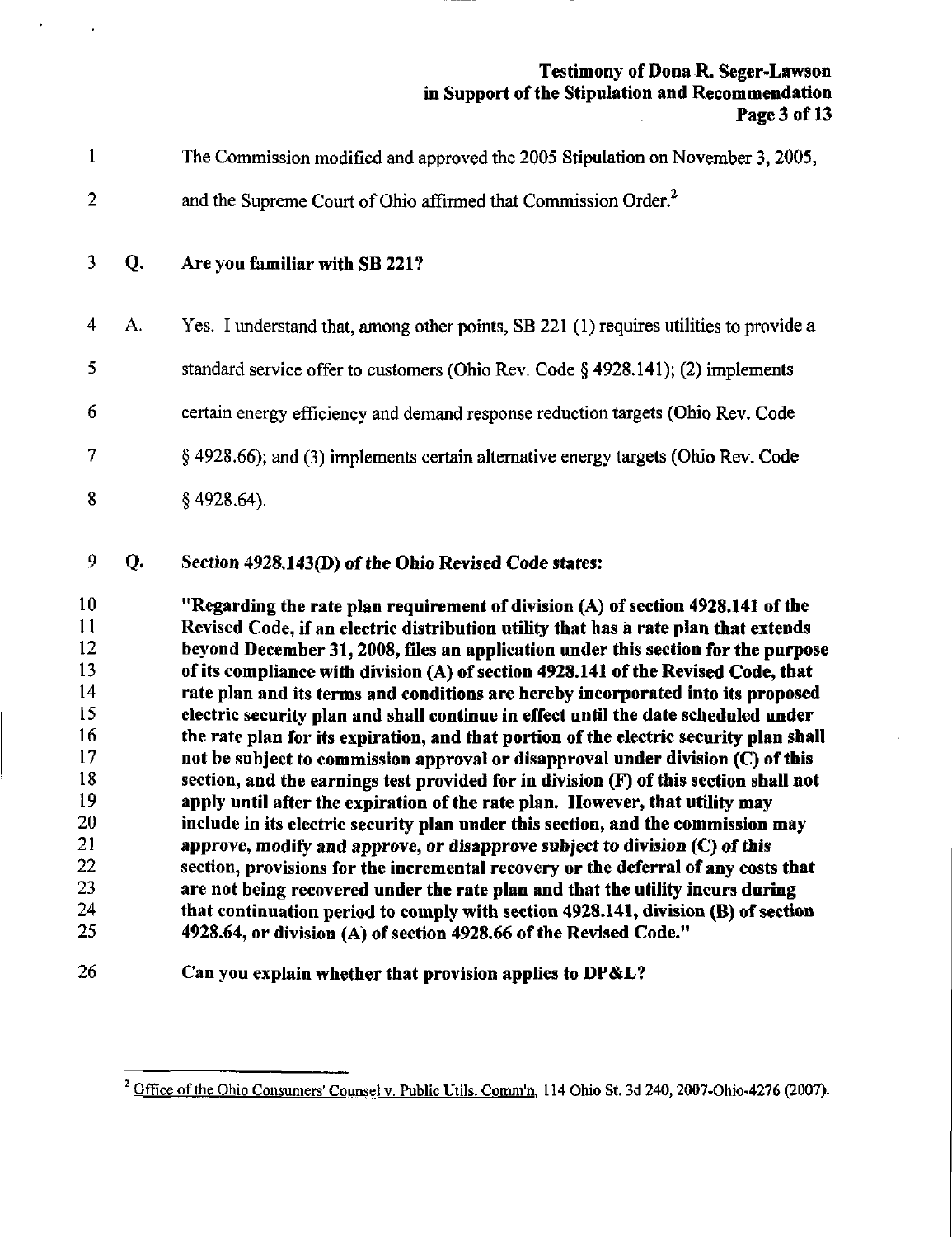#### Testimony of Dona R. Seger-Lawson in Support of the Stipulation and Recommendation Page 4 of 13

 $\label{eq:2.1} \frac{d\mathbf{y}}{d\mathbf{x}} = \frac{1}{2} \sum_{i=1}^n \frac{d\mathbf{y}}{d\mathbf{x}} \mathbf{y}_i \mathbf{y}_i \mathbf{y}_i \mathbf{y}_i$ 

 $\mathcal{L}_{\mathcal{A}}$ 

| $\mathbf{1}$   | A. | Yes. That section applies to "an electric distribution utility that has a rate plan that |
|----------------|----|------------------------------------------------------------------------------------------|
| $\overline{2}$ |    | extends beyond December 31, 2008." At the time SB 221 was enacted, DP&L was the          |
| 3              |    | only Ohio electric utility that had a rate plan that extended beyond December 31,        |
| 4              |    | 2008.                                                                                    |
| 5              | Q. | Did DP&L make a filing with the Commission pursuant to SB 221?                           |
| 6              | A. | Yes. To comply with SB 221, on October 10, 2008, DP&L filed its Electric Security        |
| 7              |    | Plan (ESP) Application in this matter.                                                   |
| 8              | Q. | Can you describe the other principal components of DP&L's Application?                   |
| 9              | A. | Yes. As explained in the Book I Testimony of DP&L witness Marrinan, DP&L has             |
| 10             |    | experienced a significant increase in fuel costs since DP&L's fuel cost recovery was     |
| 11             |    | last reviewed in 2005. In its Application, DP&L sought to defer fuel costs that          |
| 12             |    | exceeded the amount that is in current rates.                                            |
| 13             |    | DP&L's Application also included a plan to implement a number of proven energy           |
| 14             |    | efficiency and demand response programs to achieve the targets in Ohio Rev. Code         |
| 15             |    | § 4928.66. Those programs are fully described in the Book II Testimony of DP&L           |
| 16             |    | witness Bubp.                                                                            |
| 17             |    | DP&L's Application also included a plan to implement Advanced Metering                   |
| 18             |    | Infrastructure (AMI) and Smart Grid, which would improve the reliability of DP&L's       |
| 19             |    | distribution system and allow DP&L to implement time-of-use rates, peak time rebates     |
| 20             |    | and critical peak pricing. The nature and the amount of the investment are described     |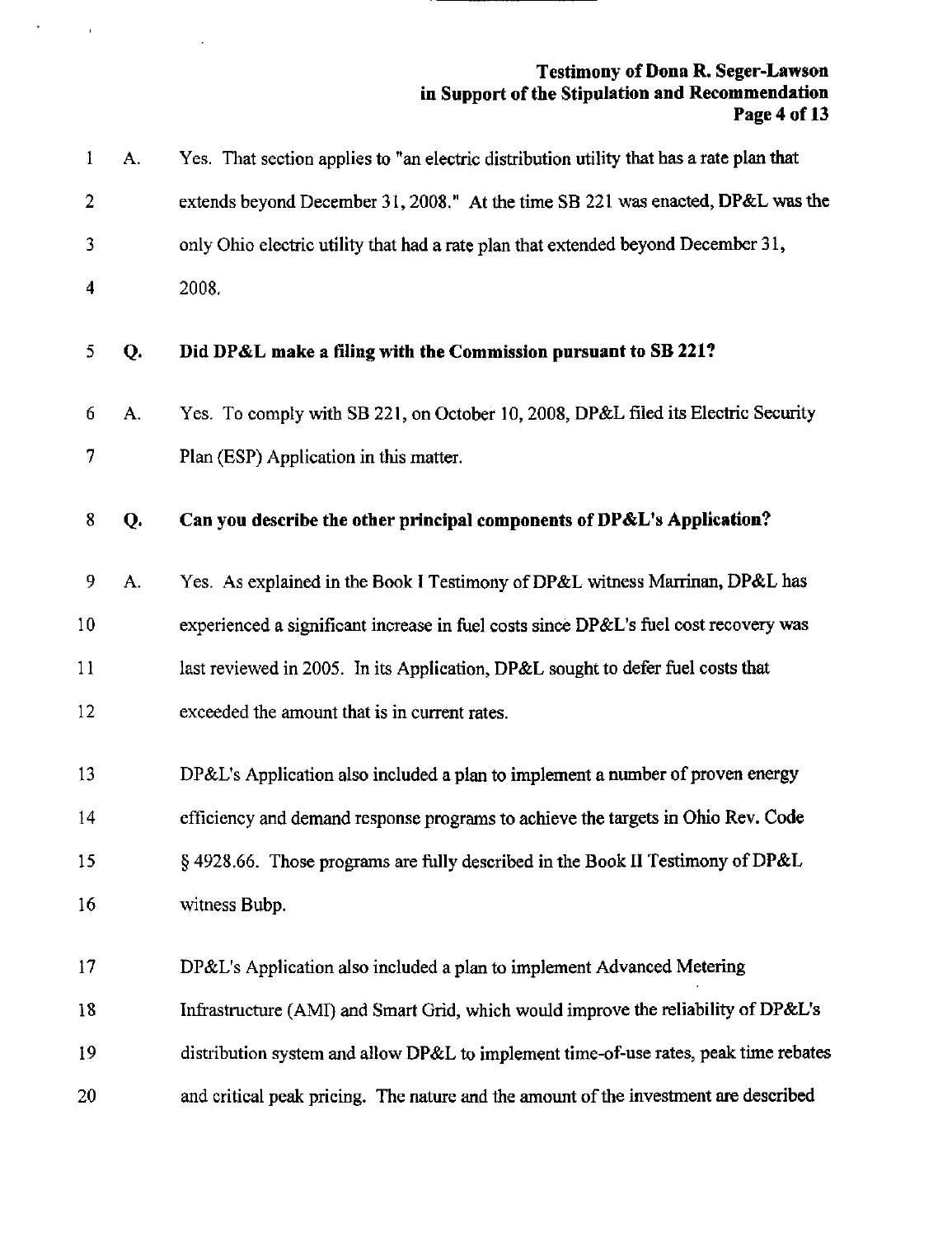#### Testimony of Dona R. Seger-Lawson in Support of the Stipulation and Recommendation Page 5 of 13

| 1              |    | in the Book II Testimony of DP&L witness Teuscher; the pricing programs are           |
|----------------|----|---------------------------------------------------------------------------------------|
| $\overline{2}$ |    | described in the Book II Testimony of DP&L witness Bubp.                              |
| 3              |    | Finally, near term, DP&L intends to purchase Renewable Energy Credits (RECs) to       |
| 4              |    | comply with Ohio Rev. Code § 4928.64. DP&L's plans to comply with the renewable       |
| 5              |    | energy requirements in Section 4928.64 are fully described in the Book III Testimony  |
| 6              |    | of DP&L witness Stephenson.                                                           |
| 7              | Q: | Can you explain whether DP&L is authorized to recover or defer fuel costs under       |
| 8              |    | Section 4928.143(D)?                                                                  |
| 9              | A: | Yes. As explained above, Ohio Rev. Code § 4928.143(D) applies to DP&L. Section        |
| 10             |    | 4928.143(D) permits DP&L to recover or defer costs incurred in 2009-2010 that are     |
| 11             |    | not being recovered under DP&L's existing rate plan and that are incurred to comply   |
| 12             |    | with Section 4928.141. At the time SB 221 was enacted, and still today, the only      |
| 13             |    | significant cost that falls within that description was fuel. This portion of Section |
| 14             |    | 4928.143(D) thus appears to have been enacted to permit DP&L to recover or defer      |
| 15             |    | fuel costs.                                                                           |
| 16             | Ш. | <b>THE STIPULATION AND RECOMMENDATION</b>                                             |
| 17             | Q. | Are you familiar with the Stipulation in this case?                                   |
| 18             | A. | Yes. I was one of the principal negotiators for DP&L in the lengthy settlement        |
| 19             |    | negotiations, in which the following parties participated: the Company, the           |
| $^{20}$        |    | Commission's Staff, The Office of the Ohio Consumers' Counsel ("OCC"), Industrial     |
| 21             |    | Energy Users - Ohio ("IEU-OH"), the Kroger Company, Ohio Partners for Affordable      |
|                |    |                                                                                       |

 $\alpha$  ,  $\alpha$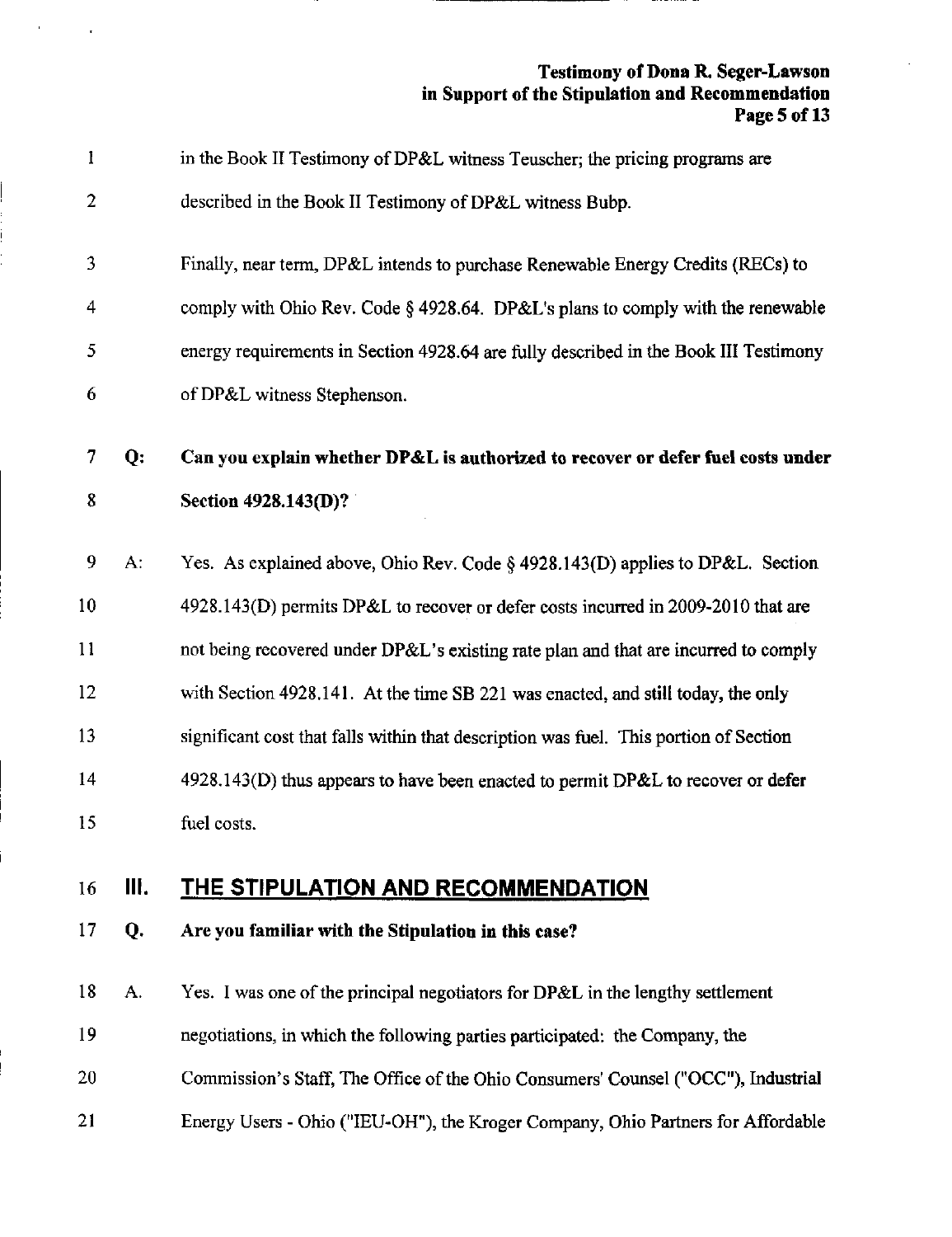#### Testimony of Dona R. Seger-Lawson in Support of the Stipulation and Recommendation Page 6 of 13

| $\mathbf{1}$    |    | Energy ("OPAE"), The Ohio Environmental Council, Ohio Manufacturers'                   |
|-----------------|----|----------------------------------------------------------------------------------------|
| 2               |    | Association, Dominion Retail, Inc., The Ohio Hospital Association, Cargill,            |
| 3               |    | Incorporated, Honda of America Mfg., Inc., Constellation NewEnergy, Inc.,              |
| 4               |    | Constellation Energy Commodities Group, Inc., the City of Dayton, the Sierra Club,     |
| 5               |    | and the Edgemont Neighborhood Coalition.                                               |
| 6               | Q. | Can you describe the negotiations that led to the Stipulation?                         |
| 7               | А. | Yes. On February 6, 2009, DP&L circulated a written settlement offer to all parties in |
| 8               |    | the case. Over the next several weeks, the Signatory Parties had numerous, extensive   |
| 9               |    | negotiation sessions at the Commission, and exchanged numerous written drafts and      |
| 10              |    | written comments. All parties were invited to participate in the settlement            |
| 11              |    | negotiations.                                                                          |
| 12              |    | The result of the negotiations was a compromise. Every Signatory Party receives        |
| 13              |    | substantial benefits under the Stipulation, but no Signatory Party received everything |
| 14              |    | that it may have wanted or wished for. The Stipulation strikes a reasonable balance.   |
| 15 <sup>7</sup> | Q. | Can you describe the interests of the parties that signed the Stipulation?             |
| 16              | А. | Yes. The Stipulation was signed by DP&L, DP&L's customers (residential, low-           |
| 17              |    | income, industrial, commercial), DP&L's competitors, and environmental groups. The     |
| 18              |    | Commission's Staff also signed the Stipulation. The Stipulation thus represents a wide |
| 19              |    | range of interests, including the interests of all of DP&L's customers.                |
| 20              | Q. | Can you describe the principal terms of the Stipulation?                               |

 $\epsilon_{\rm{max}}=100$ 

 $\frac{1}{\epsilon}$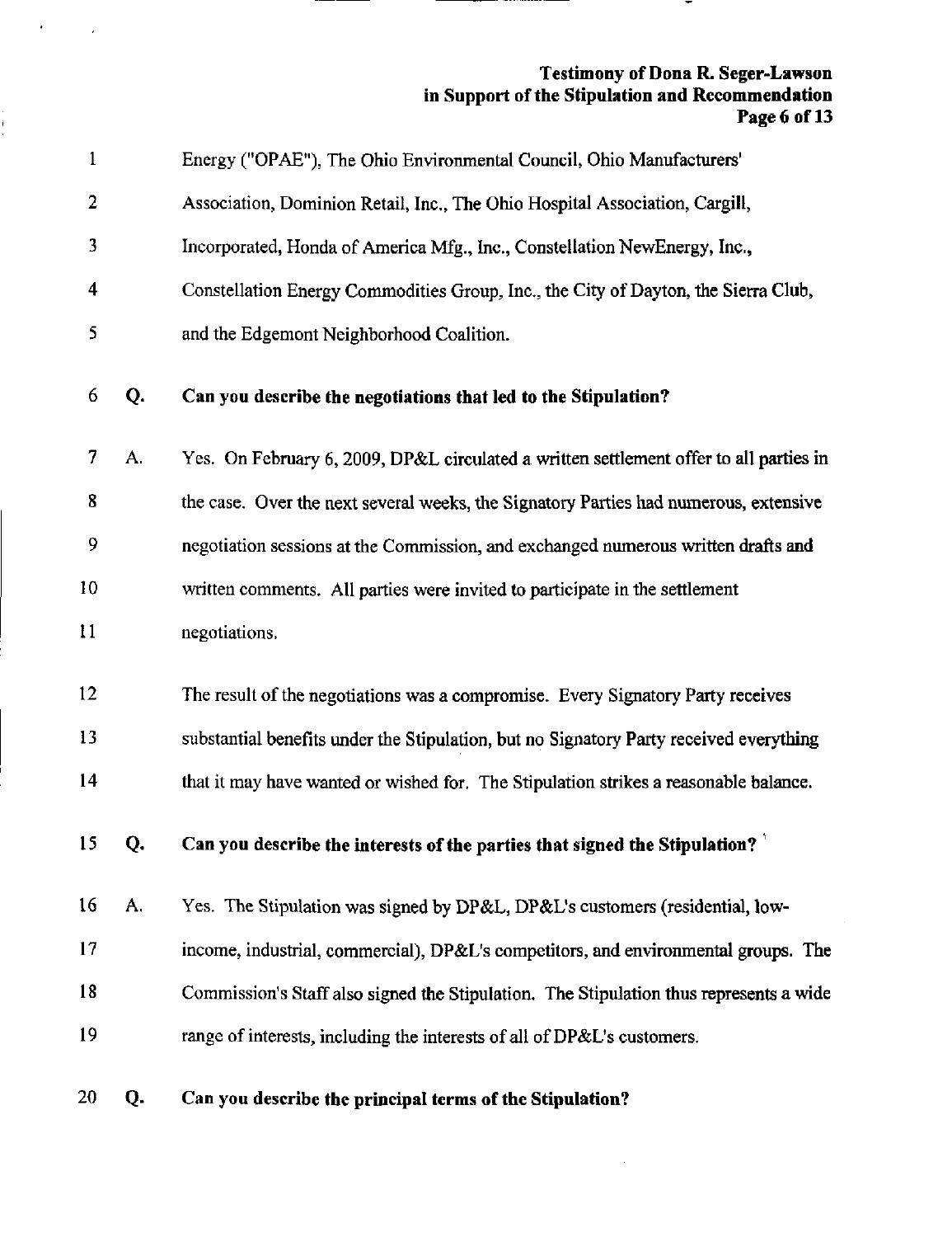#### Testimony of Dona R. Seger-Lawson in Support of the Stipulation and Recommendation Page 7 of 13

 $\epsilon$ 

| 1              | А. |                | Yes. The principal terms of the Stipulation are:                                                                                                                                                                   |
|----------------|----|----------------|--------------------------------------------------------------------------------------------------------------------------------------------------------------------------------------------------------------------|
| 2<br>3         |    | 1.             | DP&L's existing rate plan (established in PUCO Case No. 05-276--EL-AIR)<br>will be extended to 2012. Stipulation, $\P$ 1.                                                                                          |
| 4<br>5         |    | 2 <sub>1</sub> | DP&L's distribution rates will be frozen through December 31, 2012, subject<br>to limited exceptions. Stipulation, ¶18.                                                                                            |
| 6<br>7         |    | 3.             | DP&L will file its business case for implementing AMI and Smart Grid.<br>Stipulation, $\P$ 4.                                                                                                                      |
| 8<br>9<br>10   |    | 4.             | Beginning in 2010, DP&L will be permitted to implement a fuel rider that will<br>allow DP&L to recover fuel costs that it incurs in 2010-2012 that are above<br>1.97¢ per kWh. Stipulation, $\P$ 2.                |
| 11<br>12<br>13 |    | 5.             | DP&L will implement its energy efficiency and demand response programs,<br>and will recover the costs through the EER. DP&L will participate in a<br>collaborative to address such programs. Stipulation, ¶ 5, 11. |
| 14<br>15       |    | 6.             | DP&L will implement the Alternative Energy Rider (AER) to recover DP&L's<br>alternative energy costs. Stipulation, 16.                                                                                             |
|                |    |                |                                                                                                                                                                                                                    |
| 16             | Q. |                | You stated earlier that all parties made concessions in the Stipulation. Can you                                                                                                                                   |
| 17             |    |                | describe some of the major concessions made by DP&L?                                                                                                                                                               |
| 18             | A. |                | Yes. First, by agreeing to extend its rate plan through 2012 (Stipulation, $\P$ 1), DP&L                                                                                                                           |
| 19             |    |                | sacrificed its right to provide a market rate offer in 2011 under Ohio Rev. Code                                                                                                                                   |
| 20             |    |                | § 4928.142. As explained in the Testimony of Scott Niemann in Support of the                                                                                                                                       |
| 21             |    |                | Stipulation, DP&L's ESP is projected to offer rates more favorable than those                                                                                                                                      |
| 22             |    |                | available in the market. Sacrificing its right to offer a market rate is thus a significant                                                                                                                        |
| 23             |    |                | concession by DP&L.                                                                                                                                                                                                |
| 24             |    |                | Second, DP&L agreed to a base distribution rate freeze through December 31, 2012.                                                                                                                                  |

 $\mathcal{O}(\mathcal{E}^{\mathcal{E}})$  and  $\mathcal{O}(\mathcal{E})$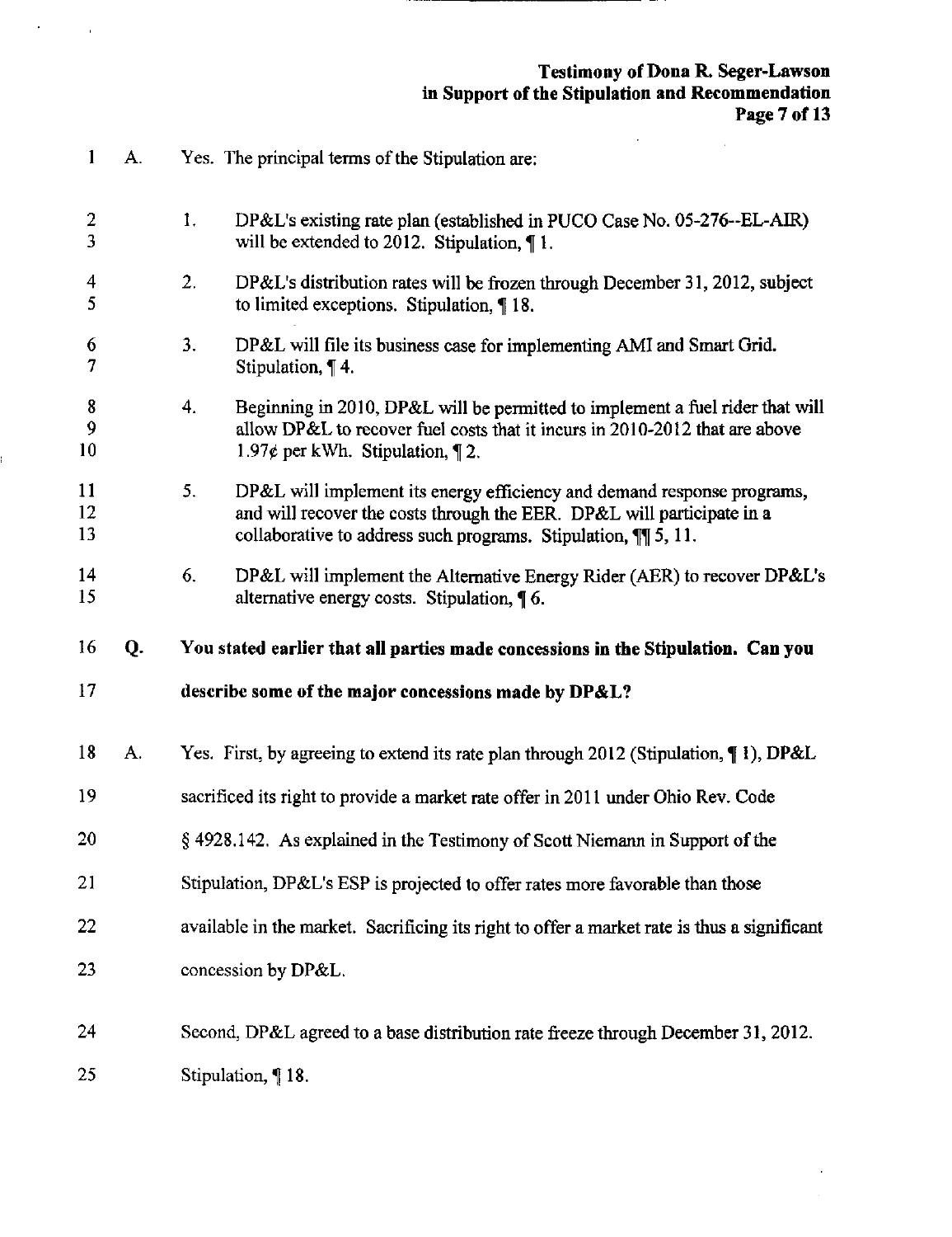#### Testimony of Dona R. Seger-Lawson in Support of the Stipulation and Recommendation Page 8 of 13  $\frac{1}{2}$  .

| 1              |    | Third, as demonstrated above, Section 4928.143(D) would authorize DP&L to recover       |
|----------------|----|-----------------------------------------------------------------------------------------|
| $\overline{2}$ |    | or defer 2009 and 2010 fuel costs. In the Stipulation, DP&L agreed: (1) not to          |
| 3              |    | recover fuel costs in 2009; and (2) recover fuel costs only to the extent they exceed   |
| 4              |    | 1.97¢ per kWh. Stipulation, $\P$ 2.                                                     |
| 5              |    | Fourth, Ohio Rev. Code § 4928.143(B)(2)(h) permits DP&L to receive shared savings       |
| 6              |    | and to decouple rates. DP&L agreed not to receive shared savings in the Stipulation     |
| 7              |    | and eliminated the levelized aspect of DP&L's rate design. Stipulation, $\P$ 4.c.       |
| 8              | Q. | The Stipulation, pages 1 to 3, begins with a number of introductory paragraphs          |
| 9              |    | and "whereas" clauses. Have you reviewed those clauses, and are the facts in            |
| 10             |    | them accurate?                                                                          |
| 11             | A. | Yes, I reviewed them, and they are factually accurate. The purpose of the introductory  |
| 12             |    | paragraphs and whereas clauses is to set forth the policy and factual bases under which |
| 13             |    | the parties negotiated and entered into the Stipulation. I adopt the facts and policy   |
| 14             |    | considerations set forth in those clauses as a part of my testimony in support of the   |
| 15             |    | Stipulation.                                                                            |
| 16             | Q. | Did you provide any information to DP&L witness Niemann for his testimony in            |
| 17             |    | support of the Stipulation?                                                             |
| 18             | А. | Yes. Mr. Niemann compares the avoidable charges under the Stipulation to expected       |
| 19             |    | market rates. I provided DP&L's avoidable rates to Mr Niemann, which are                |
| 20             |    | comprised of DP&L's base generation rate, the fuel rider, the Environmental             |
|                |    |                                                                                         |

 $\bar{\gamma}$ 

--

 $\mathcal{A}^{\text{max}}_{\text{max}}$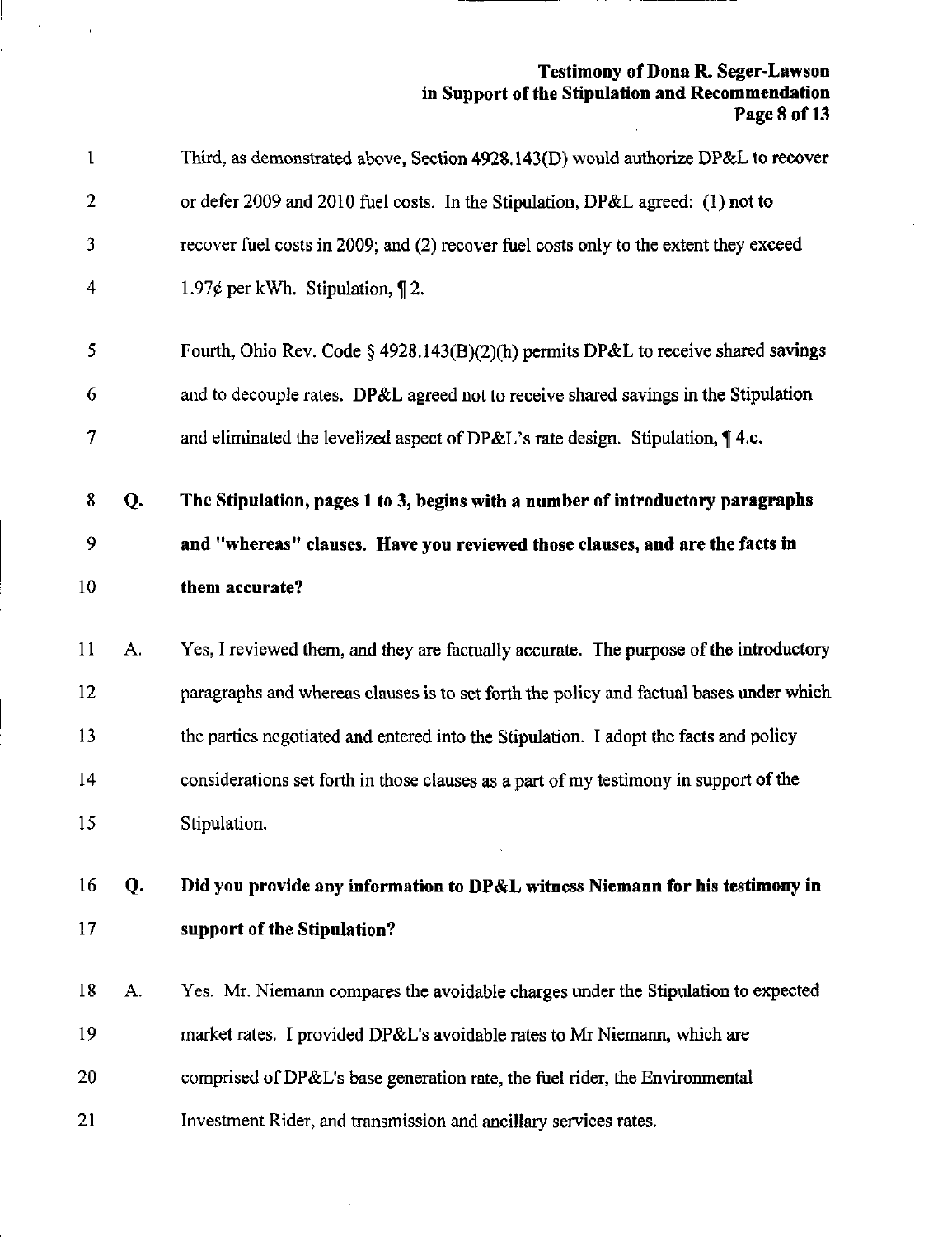#### THE COMMISSION'S CRITERIA FOR EVALUATING STIPULATIONS 1 2 IV

What criteria does the Commission use to decide whether to approve a 3 Q.

- Stipulation and Recommendation? 4
- The Commission has in the past applied, and should use in considering this Stipulation, the following three regulatory principles or criteria: First, is the Stipulation a product of serious bargaining among capable, knowledgeable parties? Second, taken as a package, does the Stipulation benefit ratepayers and the public interest? Third, does the Stipulation violate any important regulatory principle or practice? 5 6 7 8 9 0 A.
- I A. The Stipulation is the Product of Serious Bargaining among Knowledgeable Parties 12

## 13 Q. Turning to the first criterion or principle, was the Stipulation the product of

#### 14 serious bargaining among capable, knowledgeable parties?

15 A. Yes. The settlement negotiations involved a diverse group of experienced parties. 16 Numerous negotiating sessions were held. Negotiations continued into the evenings at 17 times. The Signatory Parties to the Stipulation represent a wide spectrum of diverse 18 interests including, without limitation, the interests of a regulated utility, residential 19 customers, low-income customers, industrial and commercial customers, 20 environmental groups and CRES Providers. In addition, the Commission's Staff is a 21 Signatory Party. All of the Signatory Parties were represented by skilled men and 22 women with years of experience in regulatory matters before this Commission who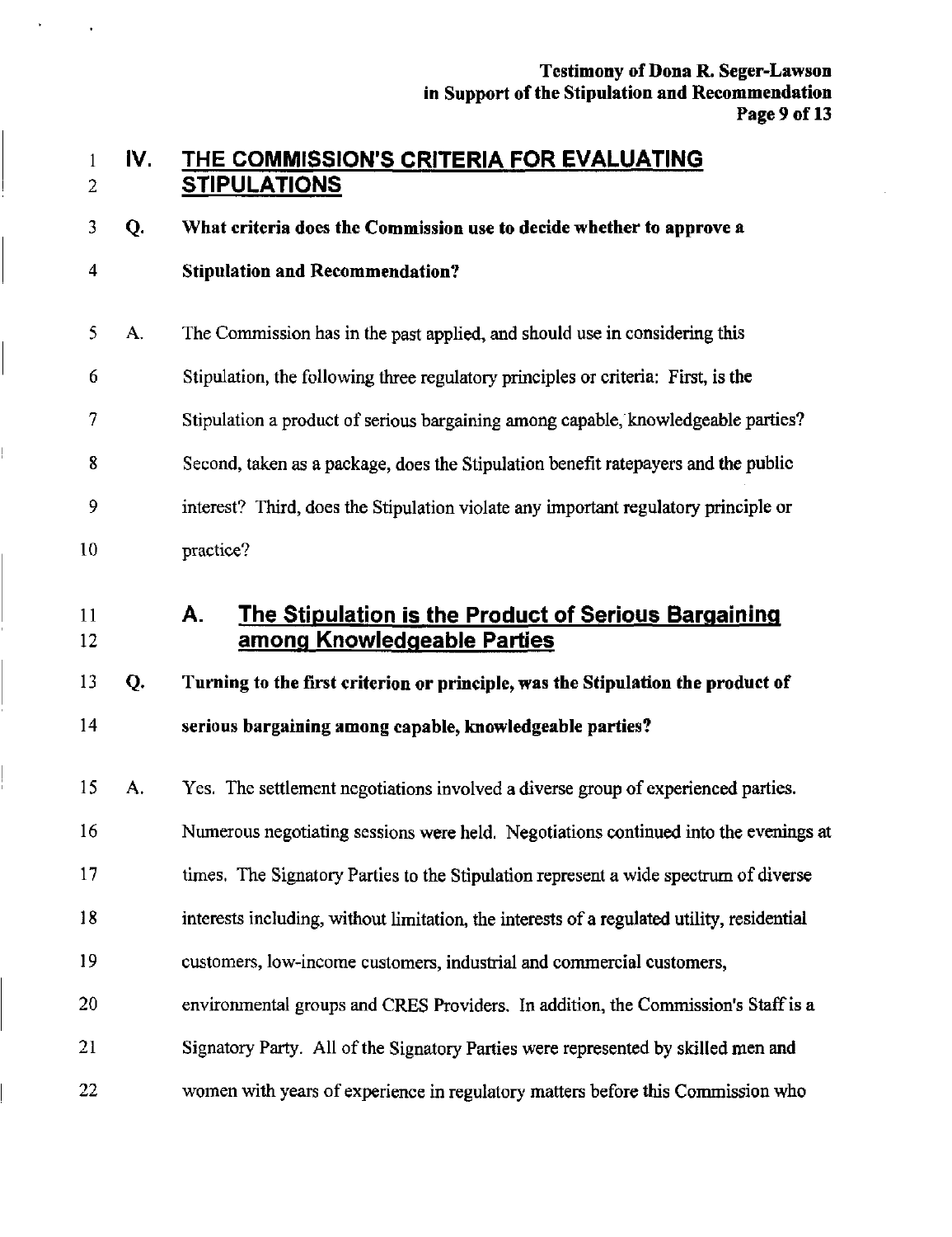#### Testimony of Dona R. Seger-Lawson in Support of the Stipulation and Recommendation Page 10 of 13

| 1  |    | possessed extensive information, and the negotiations were at arm's length. All had      |
|----|----|------------------------------------------------------------------------------------------|
| 2  |    | the benefit of experienced legal counsel. Countless hours were devoted to the            |
| 3  |    | negotiating process.                                                                     |
| 4  | Q. | Did all parties have an opportunity to participate in the negotiations?                  |
| 5  | А. | Yes. As described above, there were a series of settlement conferences at the            |
| 6  |    | Commission and all parties were invited to participate. A telephone bridge was           |
| 7  |    | established for several of those sessions to accommodate those parties who could not     |
| 8  |    | travel to a particular session. In addition, there were a series of settlement proposals |
| 9  |    | that were circulated to all parties.                                                     |
| 10 | Q. | Have conditions changed significantly since the 2005 RSP Stipulation was                 |
| 11 |    | approved?                                                                                |
| 12 | A. | Yes, they have. Not only have fuel costs increased, as I explained earlier, but also, as |
| 13 |    | the Commission knows, the enactment of SB 221 significantly changed the regulatory       |
| 14 |    | requirements in Ohio. Among other facts, SB 221 required the filing of an ESP and        |
| 15 |    | set targets for Ohio electric utilities to meet (Sections 4928.64 and 4928.66). These    |
| 16 |    | changed conditions require the modification of the 2005 RSP Stipulation and justify      |
| 17 |    | the Stipulation in this case.                                                            |
| 18 | Q. | Can you explain how the Stipulation addresses the RSS charge from the 2005               |
| 19 |    | <b>RSP Stipulation?</b>                                                                  |

 $\hat{\textbf{r}}$ 

 $\mathbf{r}$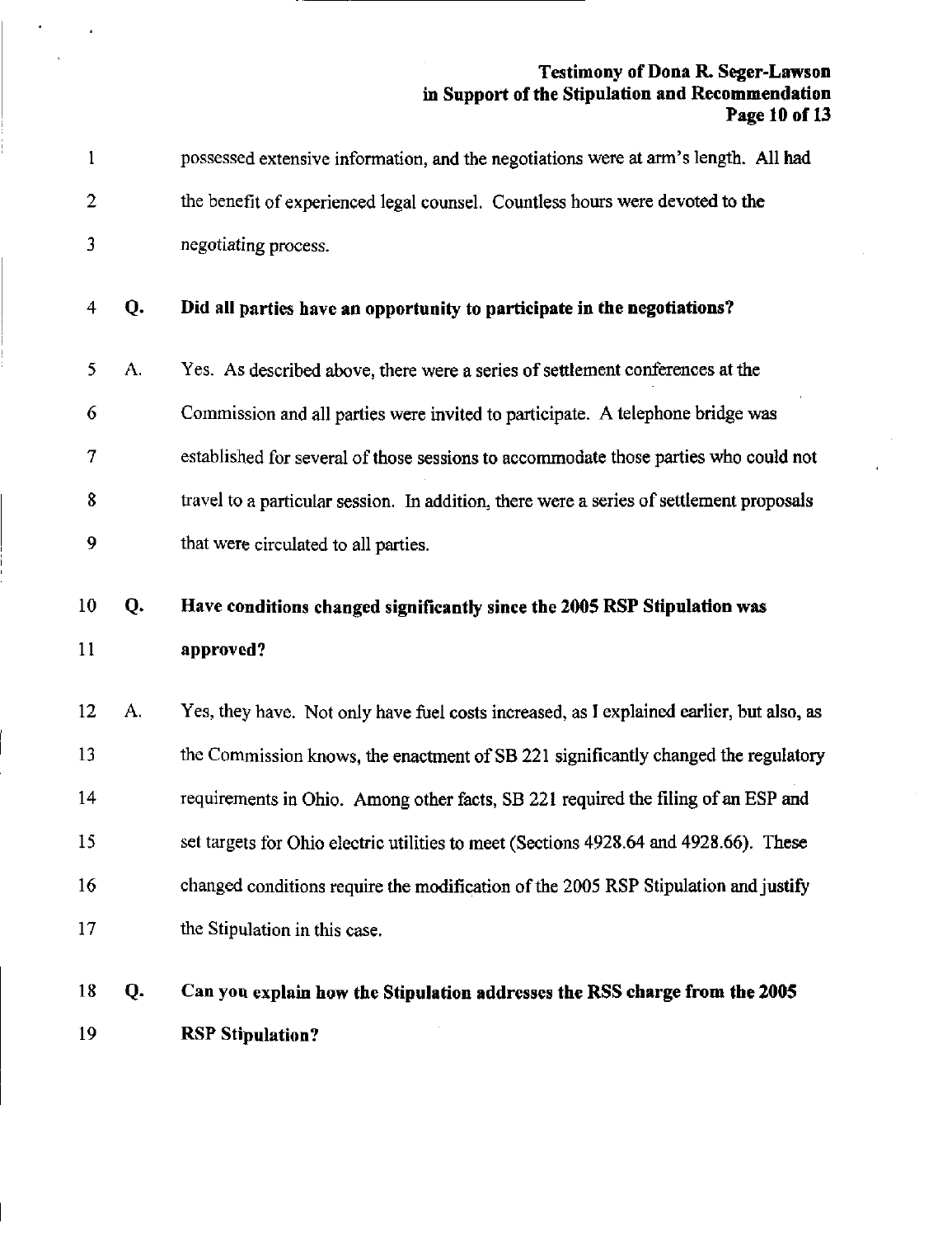#### Testimony of Dona R, Seger-Lawson in Support of the Stipulation and Recommendation Page 11 of 13

| $\mathbf{1}$   | A. | Yes. Section I.C.2 of the 2005 RSP Stipulation provided that the RSS would be           |
|----------------|----|-----------------------------------------------------------------------------------------|
| $\overline{2}$ |    | "unavoidable." The 2005 RSP Stipulation was approved by the Commission                  |
| $\overline{3}$ |    | (December 28, 2005 Opinion & Order, Case No. 05-276-EL-AIR) and that Order was          |
| 4              |    | affirmed by the Supreme Court of Ohio (Ohio Consumers Counsel v. Public Utilities       |
| 5              |    | Commission of Ohio, 114 Ohio St.3d 340 (2007)). Section 4928.143(D) of the Ohio         |
| 6              |    | Revised Code provides that DP&L's "rate plan and its terms and conditions are hereby    |
| 7              |    | incorporated into [DP&L's] proposed electric security plan and shall continue in effect |
| 8              |    | until the date scheduled under the rate plan for its expiration."                       |
| 9              |    | Paragraph 3 of the Stipulation thus maintains the RSS as an unavoidable charge          |
| 10             |    | through December 31, 2012, when DP&L's rate plan is set to expire. The only             |
| 11             |    | exception is that Section 4928.20(J) provides that "customers that are a part of a      |
| 12             |    | government aggregation may elect not to receive standby service [T]he                   |
| 13             |    | electric distribution utility shall not charge any such customer for the standby        |
| 14             |    | service. Any such customer that returns to the utility shall pay the market price of    |
|                |    |                                                                                         |
| 15             |    | power" Paragraph 3 of the Stipulation thus implements Section 4928.20(J) for            |
| 16             |    | 2011-2012.                                                                              |

 $\ddot{\phantom{a}}$ 

ä,

 $\epsilon$ 

# 17 B. The Stipulation Benefits the Public Interest

18 Q. Turning to the second criterion or principle, can you list customer benefits of the 19 Stipulation?

20 A. Yes. The principal customer benefits are as follows: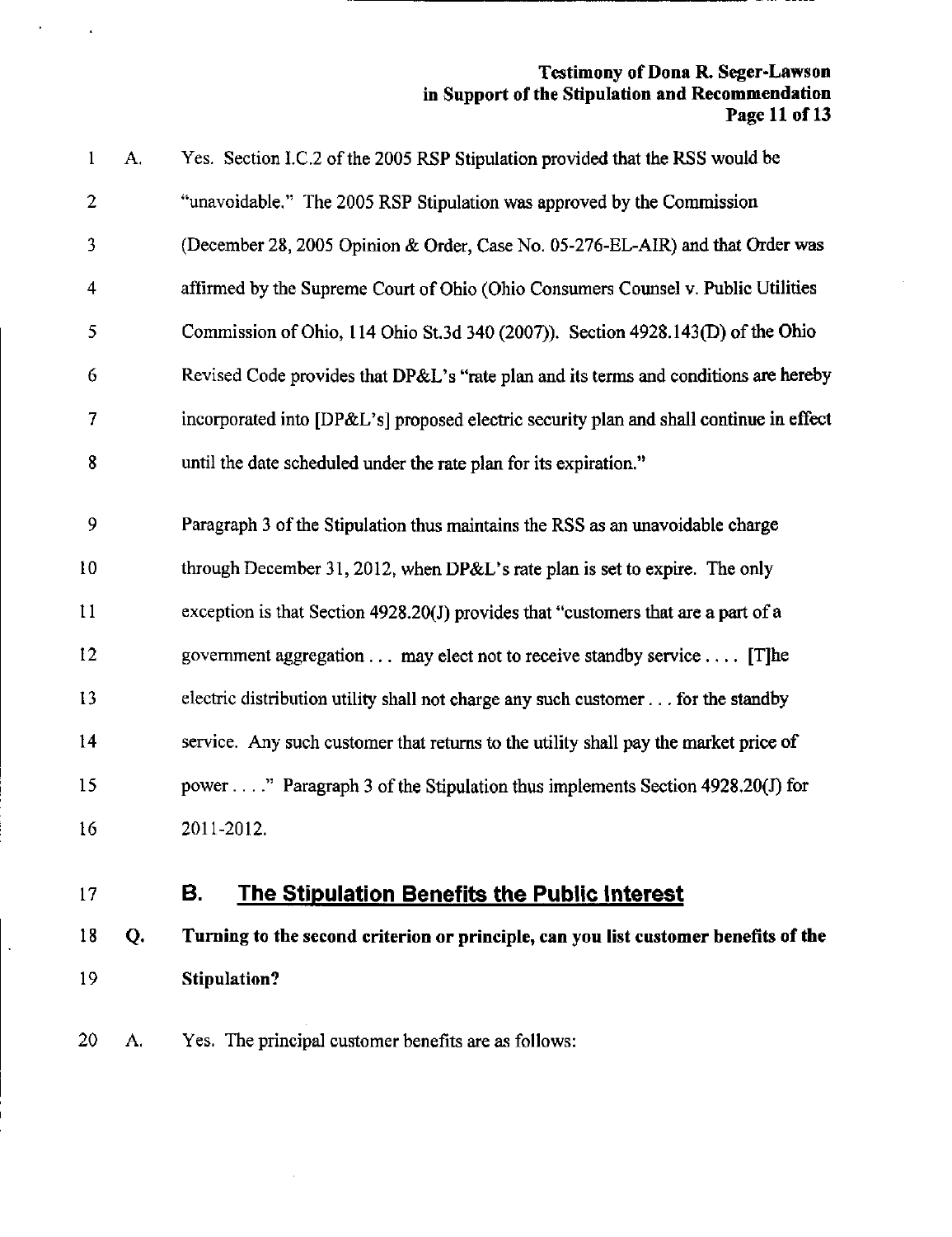| 1<br>$\overline{2}$<br>3     |    | $\mathbf{I}$ . | DP&L's ESP is extended through December 31, 2012. Stipulation, 11. As<br>explained in the Testimony of Scott Niemann in Support of the Stipulation,<br>DP&L's ESP rates are more favorable than projected market rates. |
|------------------------------|----|----------------|-------------------------------------------------------------------------------------------------------------------------------------------------------------------------------------------------------------------------|
| $\overline{\mathbf{4}}$<br>5 |    | 2.             | DP&L's distribution rates shall remain frozen through December 31, 2012.<br>Stipulation, 18.                                                                                                                            |
| 6<br>7                       |    | 3.             | The fuel recovery rider will not be implemented until 2010, and will be limited<br>to fuel costs above 1.97¢ per kWh. Stipulation, $\P$ 2.                                                                              |
| 8<br>9                       |    | 4.             | DP&L will implement AMI and Smart Grid, subject to Commission review of<br>DP&L's business case. Stipulation, 14.                                                                                                       |
| 10<br>11                     |    | 5.             | DP&L shall not retain savings resulting from the AMI and Smart Grid<br>programs, if implemented. Stipulation, $\P$ 4.c.                                                                                                 |
| 12<br>13                     |    | 6.             | DP&L will implement energy efficiency and demand response programs.<br>Stipulation, 15.                                                                                                                                 |
| 14<br>15                     |    | 7.             | DP&L's recovery of lost revenues shall exclude lost generation revenues and<br>shall be limited to \$72 million over a seven year period. Stipulation, $\P$ 5.                                                          |
| 16<br>17                     |    | 8.             | DP&L's carrying charges are limited to DP&L's cost of debt. Stipulation, $\P$ 7-<br>8.                                                                                                                                  |
| 18<br>19<br>20               |    | 9.             | DP&L will form an energy efficiency collaborative to advise and consult<br>regarding energy efficiency and peak demand reduction targets. Stipulation,<br>$\P11.$                                                       |
| 21<br>22                     |    | 10.            | DP&L will assist mercantile customers to implement energy efficiency and<br>demand response programs. Stipulation, ¶ 12.                                                                                                |
| 23<br>24                     |    | C              | <u>The Stipulation Does Not Violate any Important</u><br><b>Requlatory Principle</b>                                                                                                                                    |
| 25                           | Q. |                | With respect to the third criterion or principle, does the Stipulation violate any                                                                                                                                      |
| 26                           |    |                | important regulatory principle or practice?                                                                                                                                                                             |
| 27                           | А. |                | No. The Stipulation does not violate any important regulatory principle or practice.                                                                                                                                    |
| 28                           |    |                | As explained by the Book I Testimony of DP&L witness Kelly, DP&L's Application                                                                                                                                          |
| 29                           |    |                | is consistent with and advances the state policies in Ohio Rev. Code § 4928.02.                                                                                                                                         |

 $\ddot{\phantom{a}}$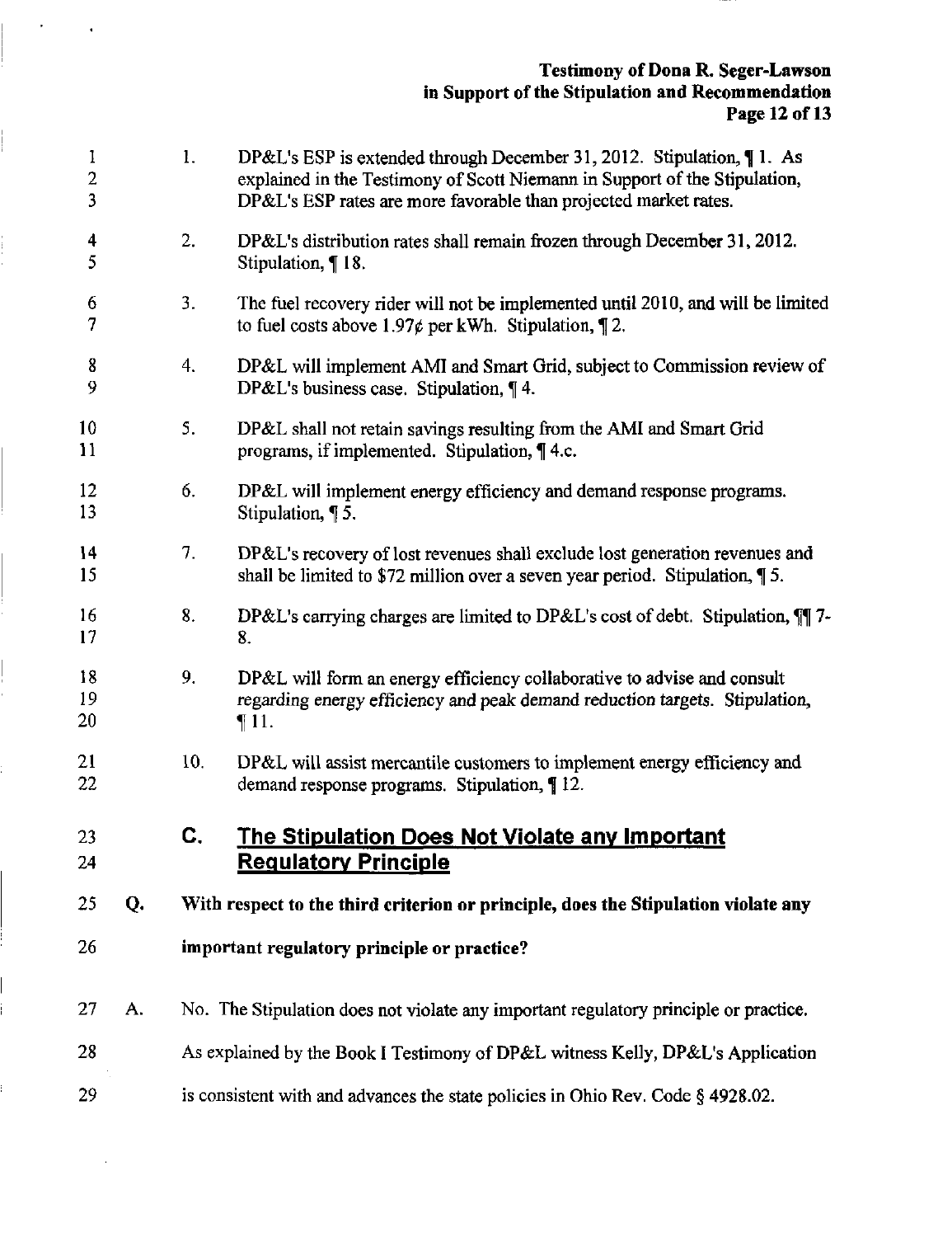Testimony of Dona R. Seger-Lawson in Support of the Stipulation and Recommendation Page 13 of 13

# 1 V. CONCLUSION

2 Q. Does this conclude your testimony in support of the Stipulation?

 $\bar{z}$ 

3 A. Yes, it does.

 $\hat{\mathbf{r}}$ 

 $\ddot{\phantom{0}}$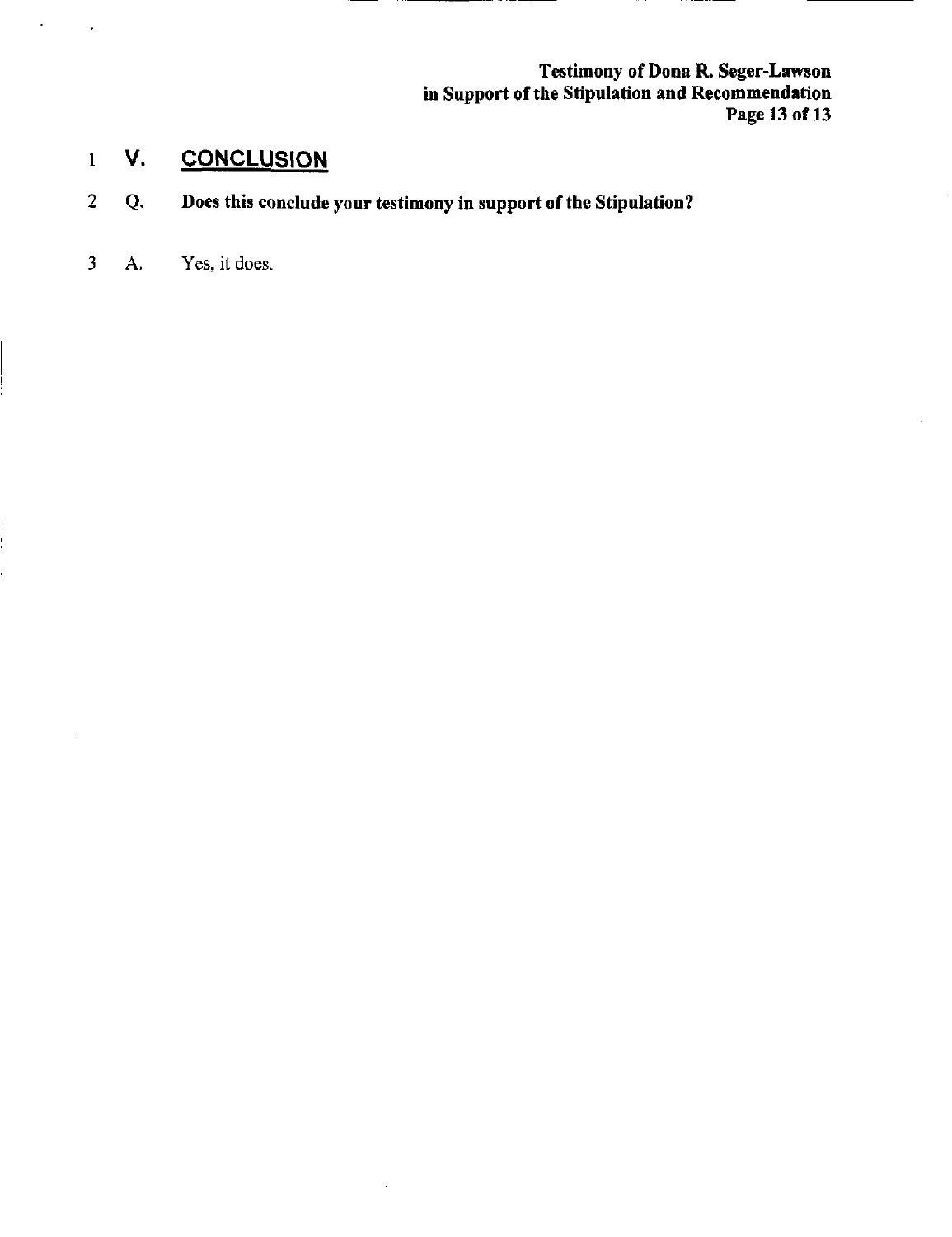#### CERTIFICATE OF SERVICE

I certify that a copy of the foregoing Testimony of Dona R. Seger-Lawson in Support of the Stipulation and Recommendation has been served via electronic mail upon the following counsel of record, this 23rd day of February, 2009:

Samuel C. Randazzo, Esq. Lisa G. McAlister, Esq. Joseph M. Clark, Esq. MCNEES WALLACE & NURICK LLC 21 East State Street, 17th Floor Columbus, OH 43215-4228

Attorneys for Industrial Energy Users-Ohio

Jacqueline L. Roberts, Esq. Michael E. Idzkowski, Esq. Richard Reese, Esq. Gregory J. Poulos, Esq. OFFICE OF OHIO CONSUMERS' COUNSEL 10 West Broad Street, Suite 1800 Columbus, OH 43215

David C. Rinebolt, Esq. Colleen L. Mooney, Esq. OHIO PARTNERS FOR AFFORDABLE ENERGY 231 West Lima Street Findlay, OH 45839-1793

Henry Eckhart, Esq. 50 West Broad Street, Suite 2117 Columbus, OH 43215-3301

Robert Ukeiley, Esq. LAW OFFICE OF ROBERT UKEILEY 435R Chestnut Street, Suite 1 Berea, KY 40403

Attorneys for Sierra Club Ohio Chapter

John W. Bentine, Esq. Matthew S. White, Esq. Mark S, Yurick, Esq. CHESTER WILLCOX & SAXBE LLP 65 East State Street, Suite 1000 Columbus, OH 43215

Attorneys for The Kroger Company

David Boehm, Esq. Michael L. Kurtz, Esq. BOEHM, KURTZ & LOWRY 36 East Seventh Street Suite 1510 Cincinnati, OH 45202-4454

Attorney for Ohio Energy Group, Inc.

M. Howard Petricoff, Esq. Stephen M. Howard, Esq. Michael J. Settineri, Esq. VORYS, SATER, SEYMOUR AND PEASE LLP 52 East Gay Street P.O. Box 1008 Columbus, OH 43216-1008

Cynthia A. Fonner, Esq. Senior Counsel CONSTELLATION ENERGY RESOURCES, LLC 550 West Washington Blvd., Suite 300 Chicago, IL 60661

Attorneys for Constellation NewEnergy, Inc. and Constellation Energy Commodities Group, Inc.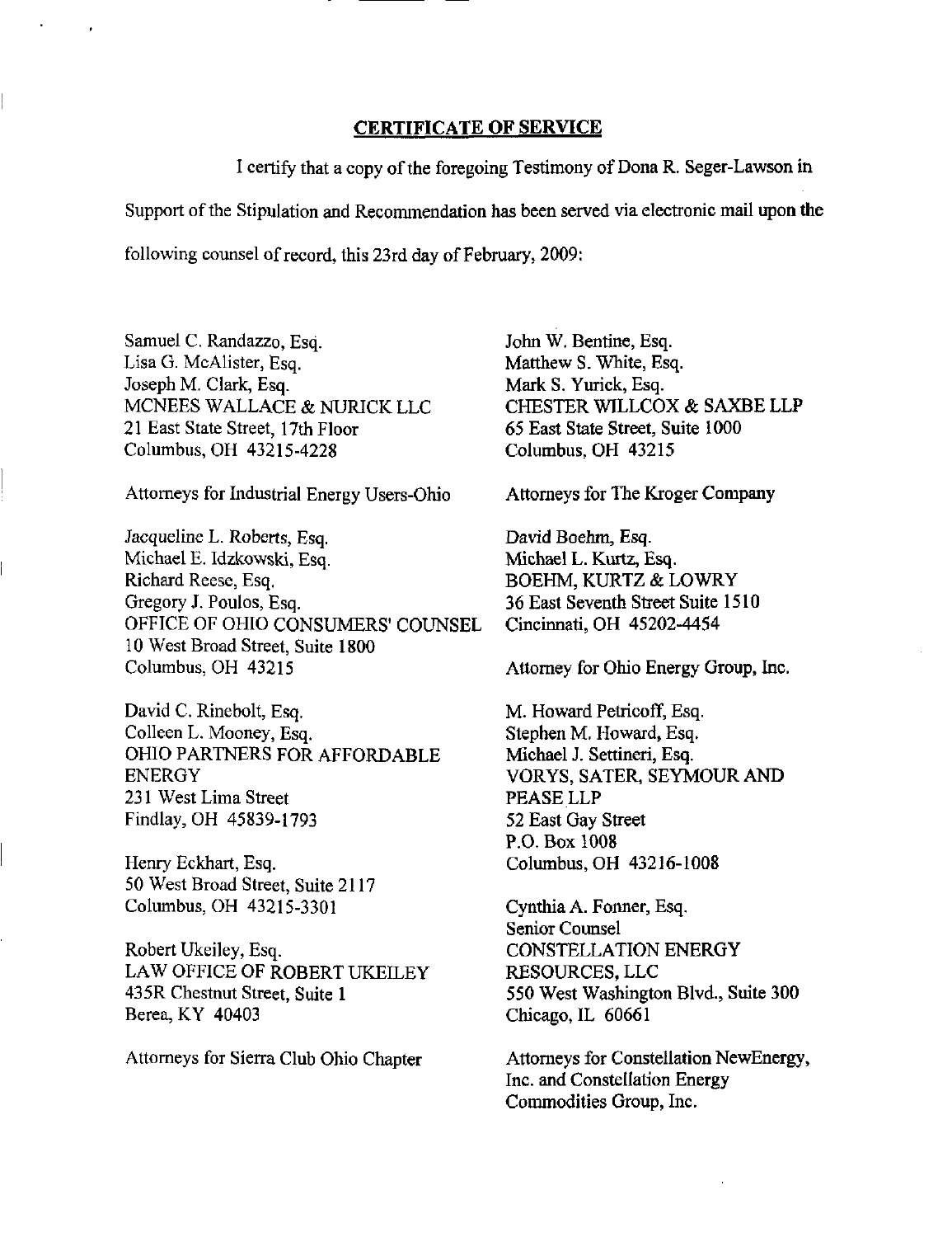Ned Ford 539 Plattner Trail Beavercreek, OH 45430

Richard L. Sites, Esq. General Counsel and Senior Director of Health Policy Ohio Hospital Association 155 East Broad Street, 15th Floor Columbus, OH 43215-3620

Attorney for The Ohio Hospital Association

Craig I. Smith, Esq. Attorney at Law 2824 Coventry Road Cleveland, OH 44120

Attorney for Cargill, Incorporated

Patrick Bonfieid, Esq, John Danish, Esq. Christopher L. Miller, Esq. Gregory H. Dunn, Esq. Andre T. Porter, Esq. SCHOTTENSTEIN ZOX & DUNN CO., LPA 250 West Street Columbus, OH 43215

Attorneys for The City of Dayton

M. Howard Petricoff, Esq. Stephen M. Howard, Esq. Michael J. Settineri, Esq. VORYS, SATER, SEYMOUR AND PEASE LLP 52 East Gay Street P.O. Box 1008 Columbus, OH 43216-1008

Attorneys for Honda of America Mfg., Inc.

David I. Fein Vice President, Energy Policy - Midwest CONSTELLATION ENERGY GROUP, INC. 550 West Washington Blvd., Suite 300 Chicago, IL 60661

Tasha Hamilton Manager, Energy Policy CONSTELLATION ENERGY GROUP, INC. I ll Market Place, Suite 600 Baltimore, MD 21202

Larry Gearhardt, Esq. Chief Legal Counsel OHIO FARM BUREAU FEDERATION 280 North High Street P.O. Box 182383 Columbus, OH 43218-2383

Attorney for The Ohio Farm Bureau Federation

Thomas J. O'Brien, Esq. BRICKER & ECKLER LLP 100 South Third Street Columbus, OH 43215-4291

Attorney for The Ohio Manufacturers' Association

Barth E. Royer, Esq. BELL & ROYER CO., LPA 33 South Grant Avenue Columbus, OH 43215-3927

Gary A. Jeffries, Esq. Dominion Resources Services, Inc. 501 Martindale Street, Suite 400 Pittsburgh, PA 15212-5817

Attorneys for Dominion Retail, Inc.